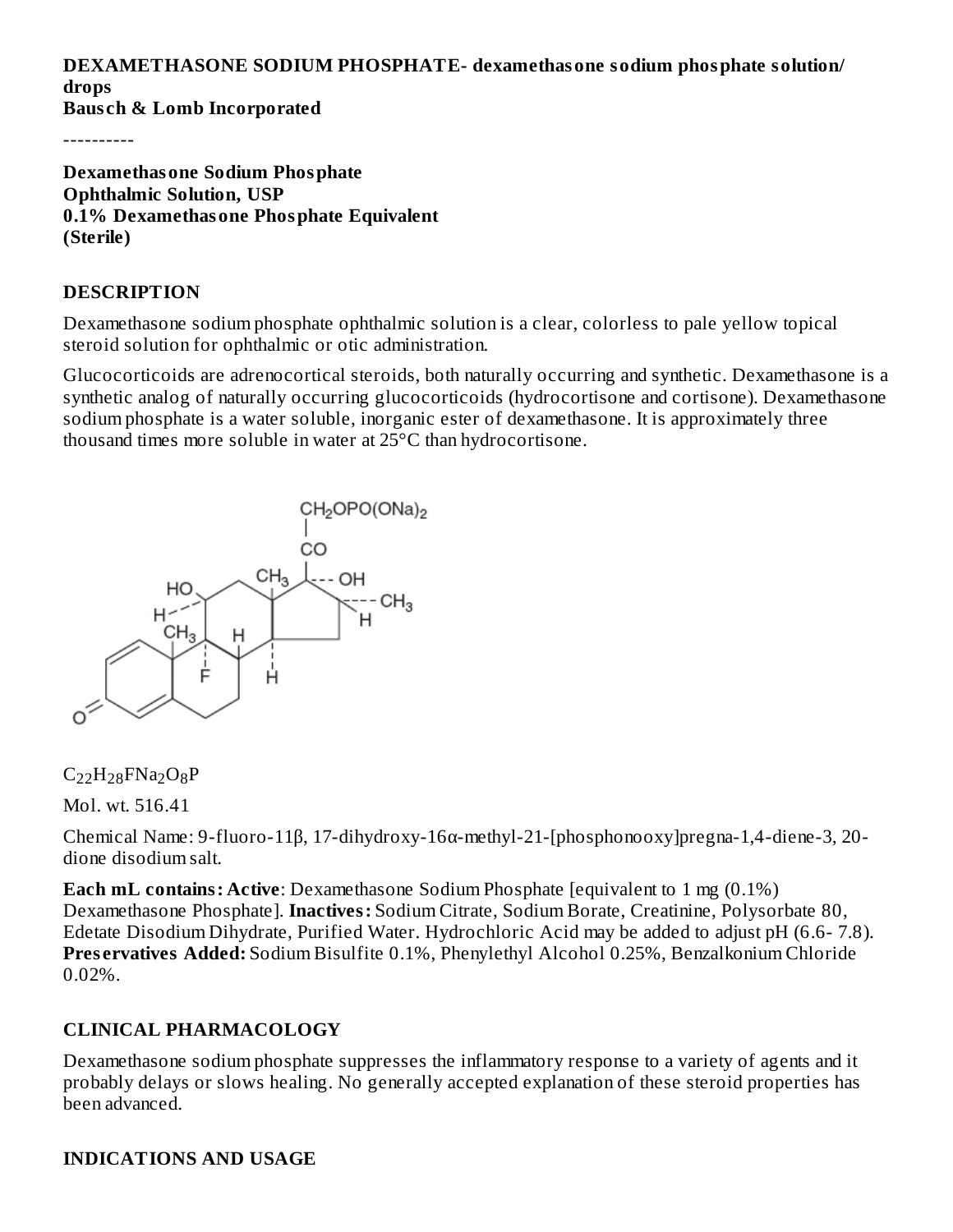For the treatment of the following conditions:

*Ophthalmic:*Steroid responsive inflammatory conditions of the palpebral and bulbar conjunctiva, cornea, and anterior segment of the globe, such as allergic conjunctivitis, acne rosacea, superficial punctate keratitis, herpes zoster keratitis, iritis, cyclitis, selected infective conjunctivitis when the inherent hazard of steroid use is accepted to obtain an advisable diminution in edema and inflammation; corneal injury from chemical or thermal burns, or penetration of foreign bodies.

*Otic:* Steroid responsive inflammatory conditions of the external auditory meatus, such as allergic otitis externa, selected purulent and nonpurulent infective otitis externa when the hazard of steroid use is accepted to obtain an advisable diminution in edema and inflammation.

### **CONTRAINDICATIONS**

Epithelial herpes simplex keratitis (dendritic keratitis). Acute infectious stages of vaccinia, varicella, and many other viral diseases of the cornea and conjunctiva.

Mycobacterial infection of the eye.

Fungal diseases of ocular or auricular structures.

Hypersensitivity to any component of this product, including sulfites (see **WARNINGS**).

Perforation of a drum membrane.

### **WARNINGS**

Prolonged use may result in ocular hypertension and/or glaucoma, with damage to the optic nerve, defects in visual acuity and fields of vision, and posterior subcapsular cataract formation. Prolonged use may suppress the host response and thus increase the hazard of secondary ocular infections. In those diseases causing thinning of the cornea or sclera, perforations have been known to occur with the use of topical corticosteroids. In acute purulent conditions of the eye or ear, corticosteroids may mask infection or enhance existing infection. If these products are used for 10 days or longer, intraocular pressure should be routinely monitored even though it may be difficult in children and uncooperative patients.

Employment of corticosteroid medication in the treatment of herpes simplex other than epithelial herpes simplex keratitis, in which it is contraindicated, requires great caution; periodic slit-lamp microscopy is essential.

This product contains sodium bisulfite, a sulfite that may cause allergic-type reactions including anaphylactic symptoms and life-threatening or less severe asthmatic episodes in certain susceptible people. The overall prevalence of sulfite sensitivity in the general population is unknown and probably low. Sulfite sensitivity is seen more frequently in asthmatic than in nonasthmatic people.

### **PRECAUTIONS**

### *General:*

The possibility of persistent fungal infections of the cornea should be considered after prolonged corticosteroid dosing.

There have been reports of bacterial keratitis associated with the use of multiple dose containers of topical ophthalmic products. These containers had been inadvertently contaminated by patients who, in most cases, had a concurrent corneal disease or a disruption of the ocular epithelial surface. (See **PRECAUTIONS, Information for Patients**).

### **Information for Patients:**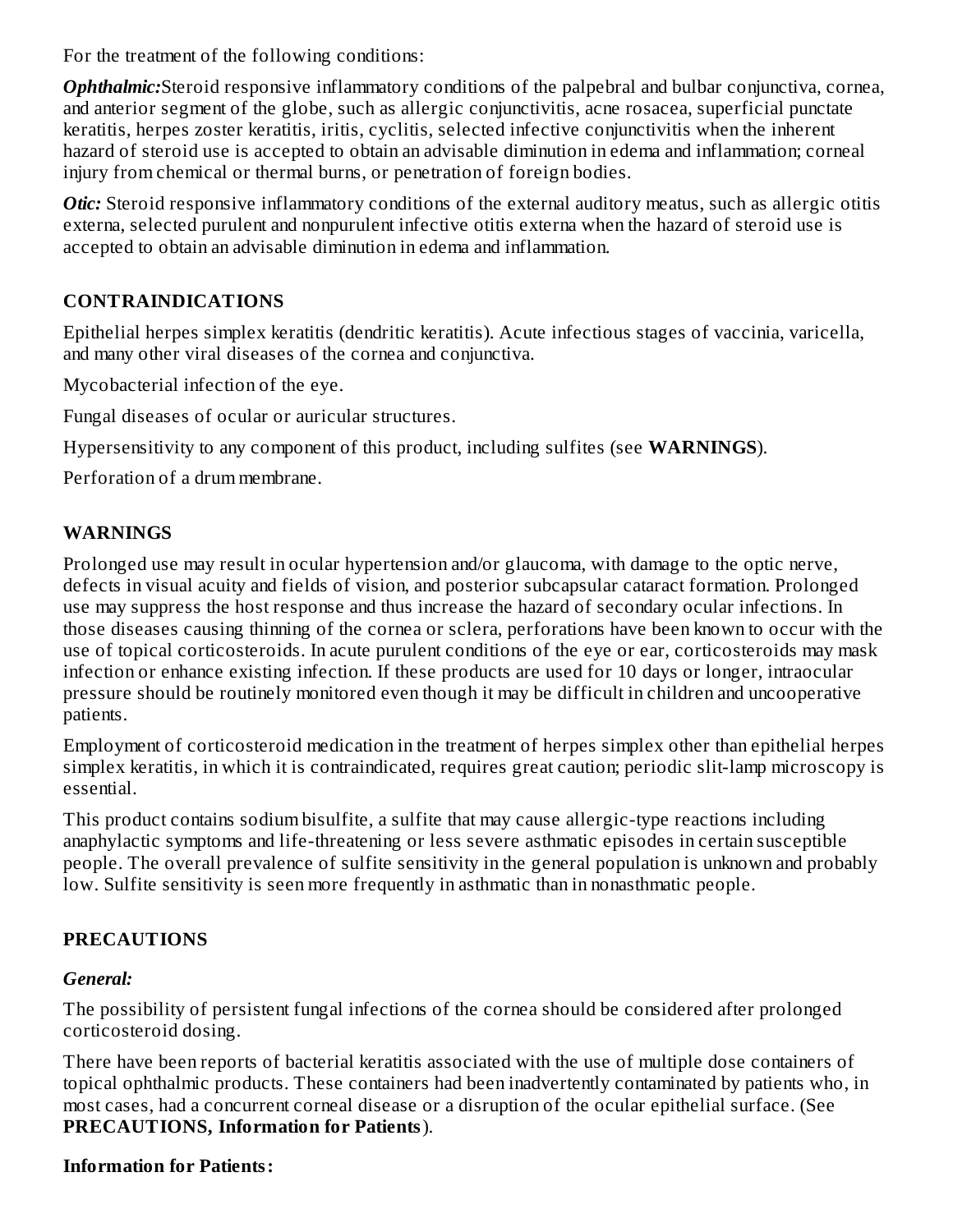Patients should be instructed to avoid allowing the tip of the dispensing container to contact the eye or surrounding structures.

Patients should also be instructed that ocular solutions, if handled improperly, can become contaminated by common bacteria known to cause ocular infections. Serious damage to the eye and subsequent loss of vision may result from using contaminated solutions. (See *PRECAUTIONS, General*).

Patients should also be advised that if they develop an intercurrent ocular condition (e.g., trauma, ocular surgery or infection), they should immediately seek their physician's advice concerning the continued use of the present multidose container.

One of the preservatives in dexamethasone sodium phosphate ophthalmic solution, benzalkonium chloride, may be absorbed by soft contact lenses. Patients wearing soft contact lenses should be instructed to wait at least 15 minutes after instilling dexamethasone sodium phosphate ophthalmic solution before they insert their lenses.

#### **Carcinogenesis, Mutagenesis, Impairment of Fertility**

Long-term animal studies have not been performed to evaluate the carcinogenic potential or the effect on fertility of dexamethasone sodium phosphate ophthalmic solution.

### **Pregnancy**

**Pregnancy Category C:** Dexamethasone has been shown to be teratogenic in mice and rabbits following topical ophthalmic application in multiples of the therapeutic dose.

In the mouse, corticosteroids produce fetal resorptions and a specific abnormality, cleft palate. In the rabbit, corticosteroids have produced fetal resorptions and multiple abnormalities involving the head, ears, limbs, palate, etc.

There are no adequate or well-controlled studies in pregnant women. Dexamethasone sodium phosphate ophthalmic solution should be used during pregnancy only if the potential benefit to the mother justifies the potential risk to the embryo or fetus. Infants born of mothers who have received substantial doses of corticosteroids during pregnancy should be observed carefully for signs of hypoadrenalism.

### **Nursing Mothers**

Topically applied steroids are absorbed systemically. Therefore, because of the potential for serious adverse reactions in nursing infants from dexamethasone sodium phosphate, a decision should be made whether to discontinue nursing or discontinue the drug, taking into account the importance of the drug to the mother.

### **Pediatric Us e**

Safety and effectiveness in pediatric patients have not been established.

### **Geriatric Us e**

No overall differences in safety and effectiveness have been observed between elderly and younger patients.

# **ADVERSE REACTIONS**

Glaucoma with optic nerve damage, visual acuity and field defects, posterior subcapsular cataract formation, secondary ocular infection from pathogens including herpes simplex, perforation of the globe.

Rarely, filtering blebs have been reported when topical steroids have been used following cataract surgery.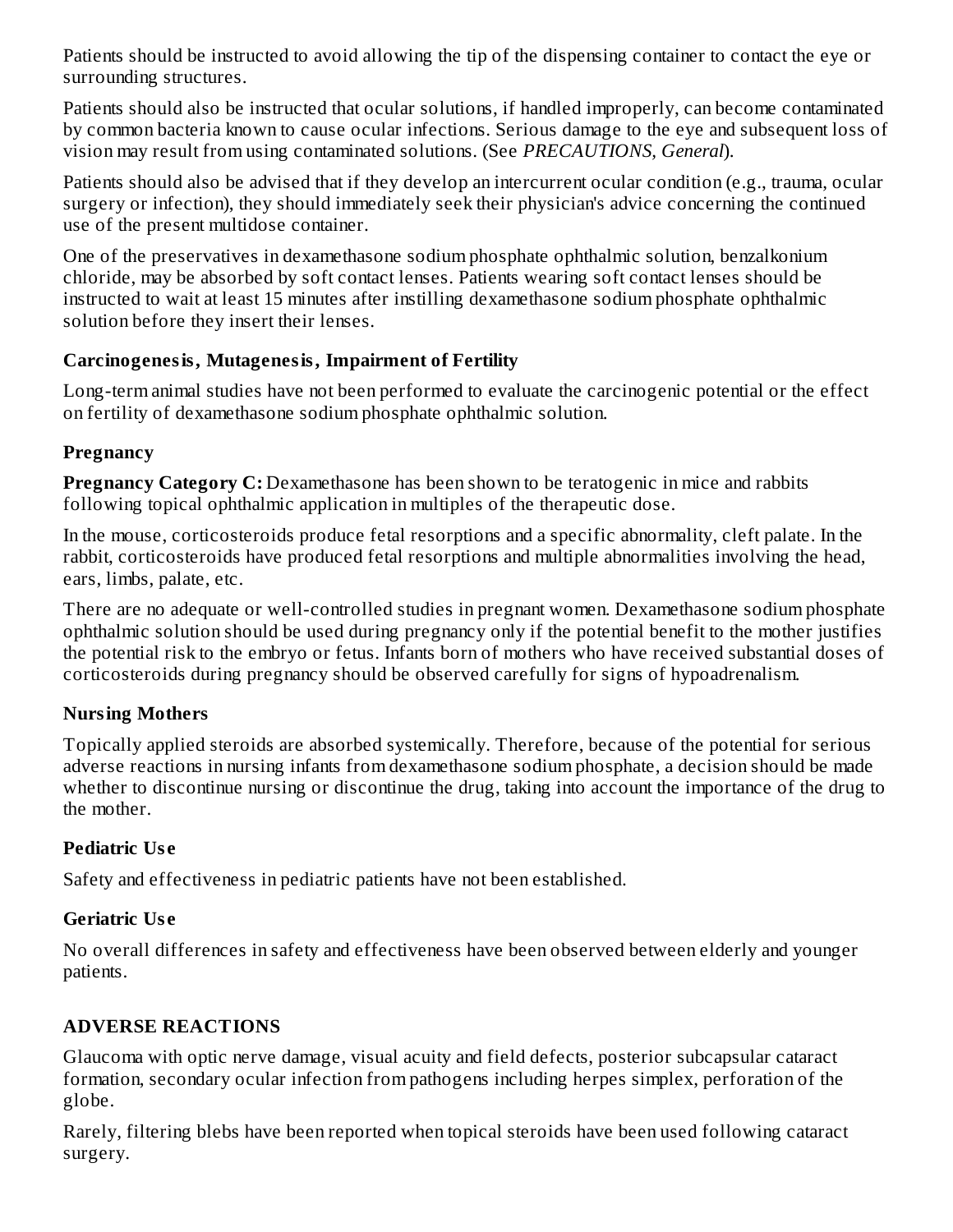Rarely, stinging or burning may occur.

#### **To report SUSPECTED ADVERSE REACTIONS, contact Baus ch + Lomb, a division of Valeant Pharmaceuticals North America LLC, at 1-800-321-4576 or FDA at 1-800-FDA-1088 or www.fda.gov/medwatch.**

#### **DOSAGE AND ADMINISTRATION**

The duration of treatment will vary with the type of lesion and may extend from a few days to several weeks, according to therapeutic response. Relapses, more common in chronic active lesions than in self-limited conditions, usually respond to treatment.

**Eye:** Instill one or two drops of solution into the conjunctival sac every hour during the day and every two hours during the night as initial therapy. When a favorable response is observed, reduce dosage to one drop every four hours. Later, further reduction in dosage to one drop three or four times daily may suffice to control symptoms.

**Ear:** Clean the aural canal thoroughly and sponge dry. Instill the solution directly into the aural canal. A suggested initial dosage is three or four drops two or three times a day. When a favorable response is obtained, reduce dosage gradually and eventually discontinue.

If preferred, the aural canal may be packed with a gauze wick saturated with solution. Keep the wick moist with the preparation and remove from the ear after 12 to 24 hours. Treatment may be repeated as often as necessary at the discretion of the physician.

### **HOW SUPPLIED**

Dexamethasone Sodium Phosphate Ophthalmic Solution, USP 0.1%, is supplied in a plastic squeeze bottle with a white cap and a controlled drop tip in the following size: 5 mL - NDC 24208-720-02

**Storage:** Store between 15°-25°C (59°-77°F).

### **DO NOT USE IF IMPRINTED NECKBAND IS NOT INTACT.**

#### **Keep out of reach of children.**

Revised: June 2016

Bausch + Lomb, a division of Valeant Pharmaceuticals North America LLC Bridgewater, NJ 08807 USA

©Bausch & Lomb Incorporated

9100203 **(Folded)** 9100303 **(Flat)**

### **PACKAGE/LABEL PRINCIPAL DISPLAY PANEL**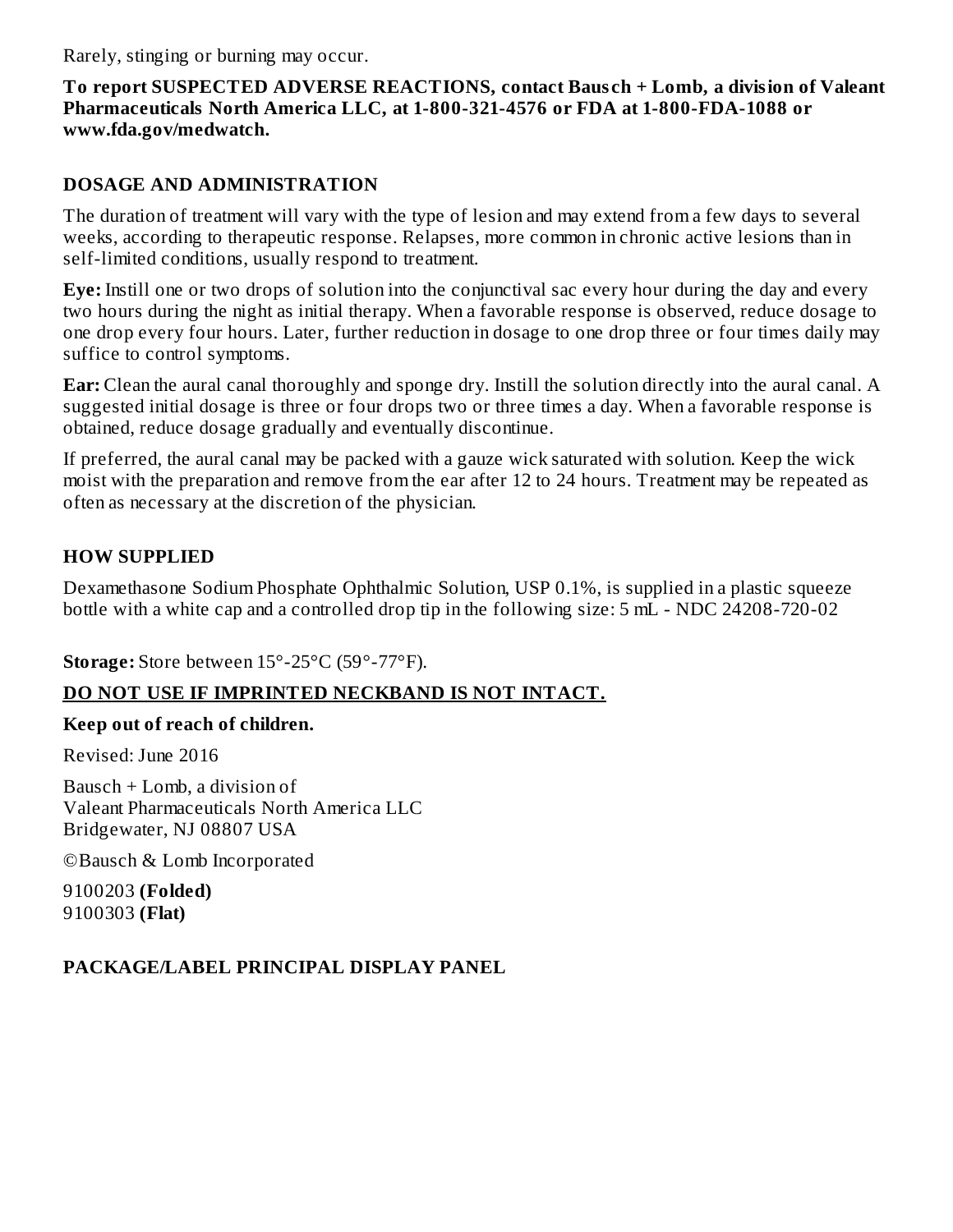

**NDC** 24208-720-02

**Dexamethasone Sodium Phosphate Ophthalmic Solution, USP** 0.1% Dexamethasone Phosphate Equivalent (Sterile)

FOR TOPICAL APPLICATION IN THE EYE OR EAR

Rx only

5 mL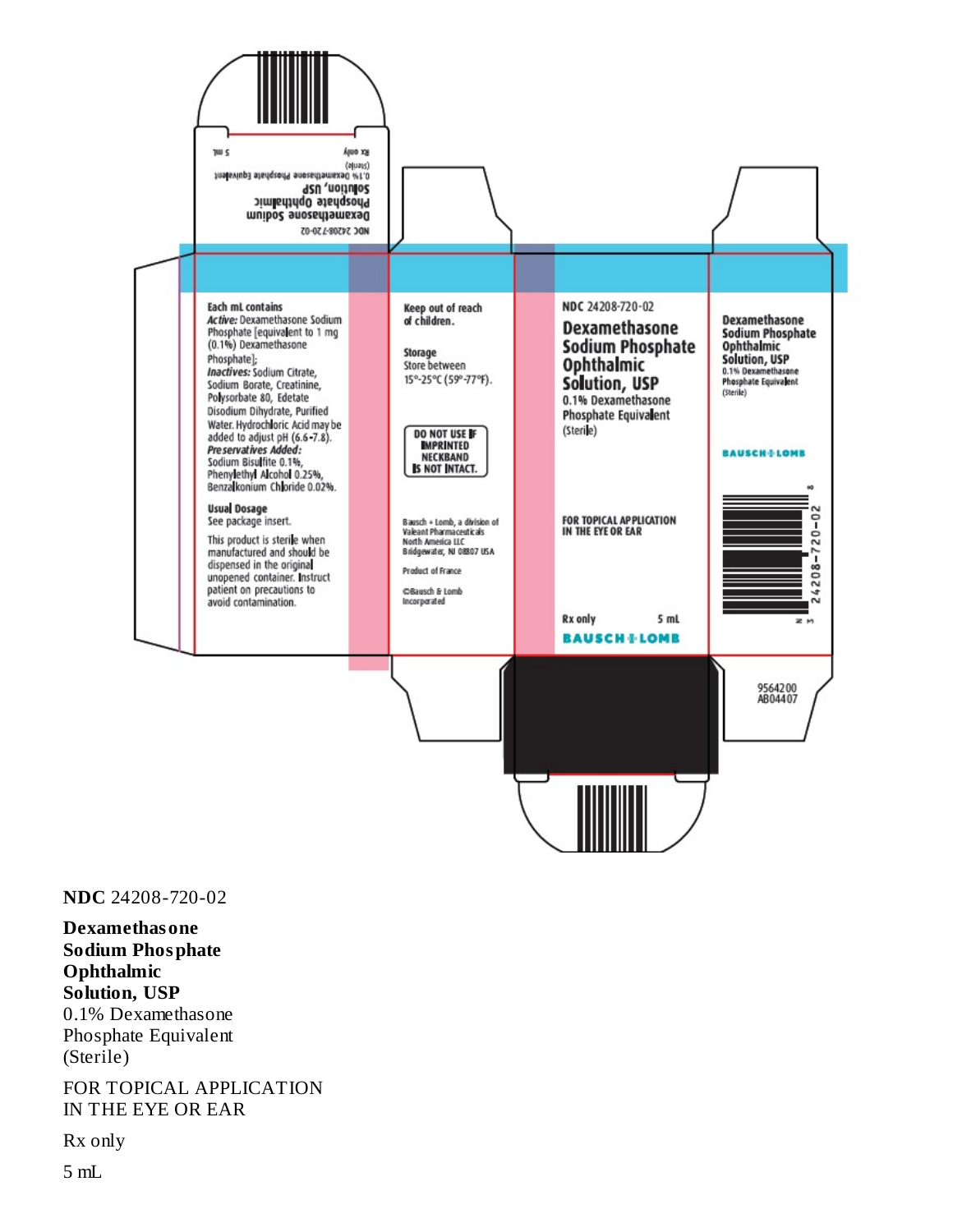| DEXAMETHASONE SODIUM PHOSPHATE<br>dexamethasone sodium phosphate solution/drops                                                    |                                |                             |                                                      |                                       |                                     |  |                            |  |  |
|------------------------------------------------------------------------------------------------------------------------------------|--------------------------------|-----------------------------|------------------------------------------------------|---------------------------------------|-------------------------------------|--|----------------------------|--|--|
|                                                                                                                                    |                                |                             |                                                      |                                       |                                     |  |                            |  |  |
|                                                                                                                                    | <b>Product Information</b>     |                             |                                                      |                                       |                                     |  |                            |  |  |
|                                                                                                                                    | Product Type                   |                             | HUMAN PRESCRIPTION DRUG                              |                                       | Item Code (Source)                  |  | NDC:24208-720              |  |  |
|                                                                                                                                    | <b>Route of Administration</b> |                             | OPHTHALMIC                                           |                                       |                                     |  |                            |  |  |
|                                                                                                                                    |                                |                             |                                                      |                                       |                                     |  |                            |  |  |
| <b>Active Ingredient/Active Moiety</b>                                                                                             |                                |                             |                                                      |                                       |                                     |  |                            |  |  |
| <b>Ingredient Name</b><br><b>Basis of Strength</b>                                                                                 |                                |                             |                                                      |                                       |                                     |  | Strength                   |  |  |
| DEXAMETHASONE SODIUM PHOSPHATE (UNII: AI9376Y64P) (DEXAMETHASONE -<br><b>DEXAMETHASONE</b><br>UNII:7S5I7G3JQL)<br><b>PHOSPHATE</b> |                                |                             |                                                      |                                       |                                     |  | 1 <sub>mg</sub><br>in 1 mL |  |  |
|                                                                                                                                    |                                |                             |                                                      |                                       |                                     |  |                            |  |  |
| <b>Inactive Ingredients</b>                                                                                                        |                                |                             |                                                      |                                       |                                     |  |                            |  |  |
| <b>Ingredient Name</b>                                                                                                             |                                |                             |                                                      |                                       |                                     |  | Strength                   |  |  |
| <b>BENZALKONIUM CHLORIDE (UNII: F5UM2KM3W7)</b>                                                                                    |                                |                             |                                                      |                                       |                                     |  |                            |  |  |
| <b>CREATININE</b> (UNII: AYI8 EX34EU)                                                                                              |                                |                             |                                                      |                                       |                                     |  |                            |  |  |
| <b>EDETATE DISODIUM</b> (UNII: 7FLD9 1C86K)                                                                                        |                                |                             |                                                      |                                       |                                     |  |                            |  |  |
| HYDRO CHLORIC ACID (UNII: QTT17582CB)                                                                                              |                                |                             |                                                      |                                       |                                     |  |                            |  |  |
| PHENYLETHYL ALCOHOL (UNII: ML9LGA7468)                                                                                             |                                |                             |                                                      |                                       |                                     |  |                            |  |  |
| POLYSORBATE 80 (UNII: 6OZP39ZG8H)                                                                                                  |                                |                             |                                                      |                                       |                                     |  |                            |  |  |
| WATER (UNII: 059 QF0 KO0 R)<br>SODIUM BISULFITE (UNII: TZX5469Z6I)                                                                 |                                |                             |                                                      |                                       |                                     |  |                            |  |  |
| SODIUM BORATE (UNII: 91MBZ8H3QO)                                                                                                   |                                |                             |                                                      |                                       |                                     |  |                            |  |  |
| SO DIUM CITRATE, UNSPECIFIED FORM (UNII: 1Q73Q2JULR)                                                                               |                                |                             |                                                      |                                       |                                     |  |                            |  |  |
|                                                                                                                                    |                                |                             |                                                      |                                       |                                     |  |                            |  |  |
|                                                                                                                                    |                                |                             |                                                      |                                       |                                     |  |                            |  |  |
| Packaging                                                                                                                          |                                |                             |                                                      |                                       |                                     |  |                            |  |  |
| #                                                                                                                                  | <b>Item Code</b>               | <b>Package Description</b>  |                                                      | <b>Marketing Start</b><br><b>Date</b> | <b>Marketing End</b><br><b>Date</b> |  |                            |  |  |
| $\mathbf{1}$                                                                                                                       | NDC:24208-720-<br>02           | 1 in 1 CARTON<br>07/26/1996 |                                                      |                                       |                                     |  |                            |  |  |
| 1                                                                                                                                  |                                | Product                     | 5 mL in 1 BOTTLE, DROPPER; Type 0: Not a Combination |                                       |                                     |  |                            |  |  |
|                                                                                                                                    |                                |                             |                                                      |                                       |                                     |  |                            |  |  |
| <b>Marketing Information</b>                                                                                                       |                                |                             |                                                      |                                       |                                     |  |                            |  |  |
| <b>Marketing Category</b>                                                                                                          |                                |                             | <b>Application Number or Monograph Citation</b>      |                                       | <b>Marketing Start Date</b>         |  | <b>Marketing End Date</b>  |  |  |
| <b>ANDA</b>                                                                                                                        |                                | ANDA040069                  |                                                      | 07/26/1996                            |                                     |  |                            |  |  |
|                                                                                                                                    |                                |                             |                                                      |                                       |                                     |  |                            |  |  |
|                                                                                                                                    |                                |                             |                                                      |                                       |                                     |  |                            |  |  |

**Labeler -** Baus ch & Lomb Incorporated (196603781)